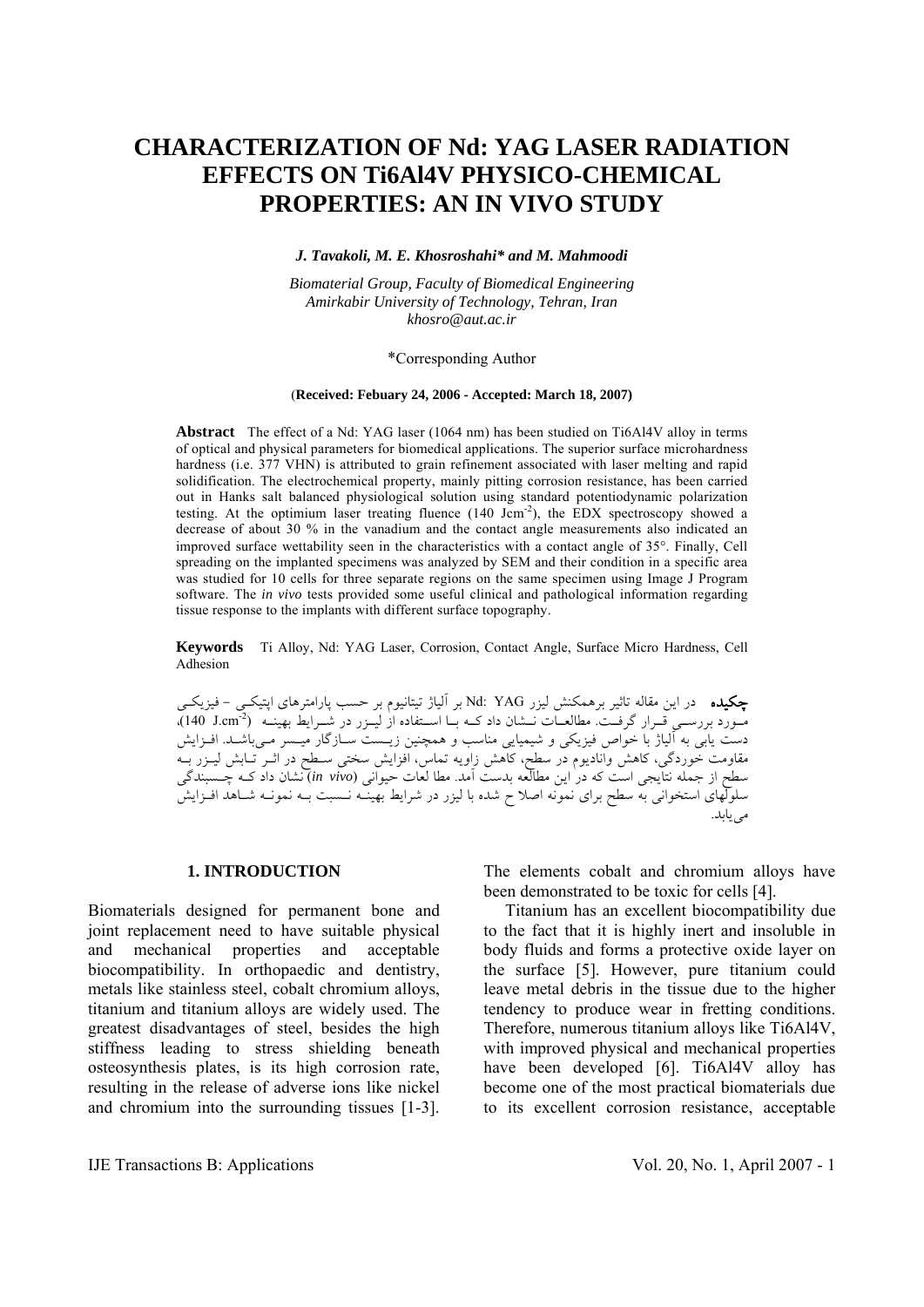mechanical properties and low toxicity [7]. Its module of elasticity and strength is 5.6 and 6 folding greater than bone, respectively. In addition to chemistry, however, the surface topography of the Ti6Al4V is important. Surfaces are treated to facilitate an intimate contact between bone and implant. So, the tissue response to an implant involves physical factors, depending on implant design, surface topography, surface charge density, surface free energy and chemical factors associated with the composition of the materials. These substrate characteristics may directly influence cell adhesion, spreading and signaling, events that regulate a wide variety of biological functions [8].

 Ion implantation [9], coating [10], sand blast [11] and machining are some of the most commonly used techniques to change implant surface topography, however, laser treatment is going to play an important role in this field [12-16]. This fact is related to its wavelength selectivity, photon coherency, very low thermal or mechanical damage, high accuracy, control and less pollution during laser treatment processes. In fact, optical and kinetics of laser parameters like fluence and pulse number as well as surface physical parameters will affect this process.

 In our study, Nd: YAG laser radiation effects on corrosion resistance surface chemical composition, microhardness, surface wettability and cell adhesion on Ti6Al4V surface will be analyzed. In addition, animal implantation approach is considered to evaluate osteoblast cells adhesivity to implant surfaces after laser treatment.

### **2 .MATERIALS AND METHOD**

2.1. Sample Preparation Rectangular-shaped specimens with  $20 \times 10$  mm dimensions and the thickness of 2 mm, were made from a medical grade Ti6Al4V (ASTM F136, Friadent GmbH,Mannheim, Germany) with chemical formulation Ti (91.63 %) Al (5.12 %) V (3.25 %). The samples were divided into two groups of control and laser treated samples. All samples were cleaned with 97 % ethanol and subsequently were washed twice with distilled water in an ultrasonic bath (Mattachanna, Spain). A final rinse with deionized water at neutral pH was performed to ensure a clean surface.

2.2. Laser Setup Surface treatment was conducted by a Nd: YAG laser with 200 μs pulse Maximum average output power and energy per pulse were adjustable up to 45 W and 50 J/pulse, respectively. All experiments were carried out at 1 Hz frequency. In order to achieve optimum surface treatment conditions, melting and evaporation thresholds and variations of etch depth versus fluence were evaluated. Laser scanning velocity was kept constant by a precise adjustable xyz translator.

**2.3. Surface Analysis and Tests** All the laser surface treatment experiments were performed under ambient conditions. Surface morphology, chemical composition of the untreated and laser treated specimens were analyzed by SEM and EDXA. The surface energy of the samples were determined by measuring the contact angle  $(\theta)$ (Kruss-G40-instrument)of test liquids (diiodo-Methane and water; Busscher) on the titanium plates and plots of the Ownes-Wendt-Kaeble's equation:

$$
\gamma_{\rm{lv}}\left(1+\cos\theta\right) = 2(\gamma_1^{\rm{d}}.\,\gamma_{\rm{s}}^{\rm{d}})^{0.5} + 2(\gamma_1^{\rm{p}}.\,\gamma_{\rm{s}}^{\rm{p}})^{0.5} \tag{1}
$$

Where s and l represent solid and liquid surfaces respectively,  $\gamma^{d}$  stands for the dispersion component of the total surface energy ( $\gamma$ ) and  $\gamma^p$  is the polar component.

 Scanning electron microscopy (stereoscan 360, Cambridge Instrument Company) as well as the adhered cell spreading and morphology were used to examine the surface topography of modified titanium samples. The standard Tofel polarization test was carried out to study the corrosion behaviour of specimens in Hank's physiological solution at 37ºC. The metal corrosion behaviour was studied by measuring the current and plotting the E-logI diagram. Surface microhardness test was carried out with 50 gram load in 10 seconds by a diamond square tip. Each related test considered at 5 points and reported as an average. Surface energy and contact angle measurements were performed by Wu method in order to evaluate the surface wettability after laser treatment.

# **2.4. Animal Implantation** one untreated and

2 - Vol. 20, No. 1, April 2007 IJE Transactions B: Applications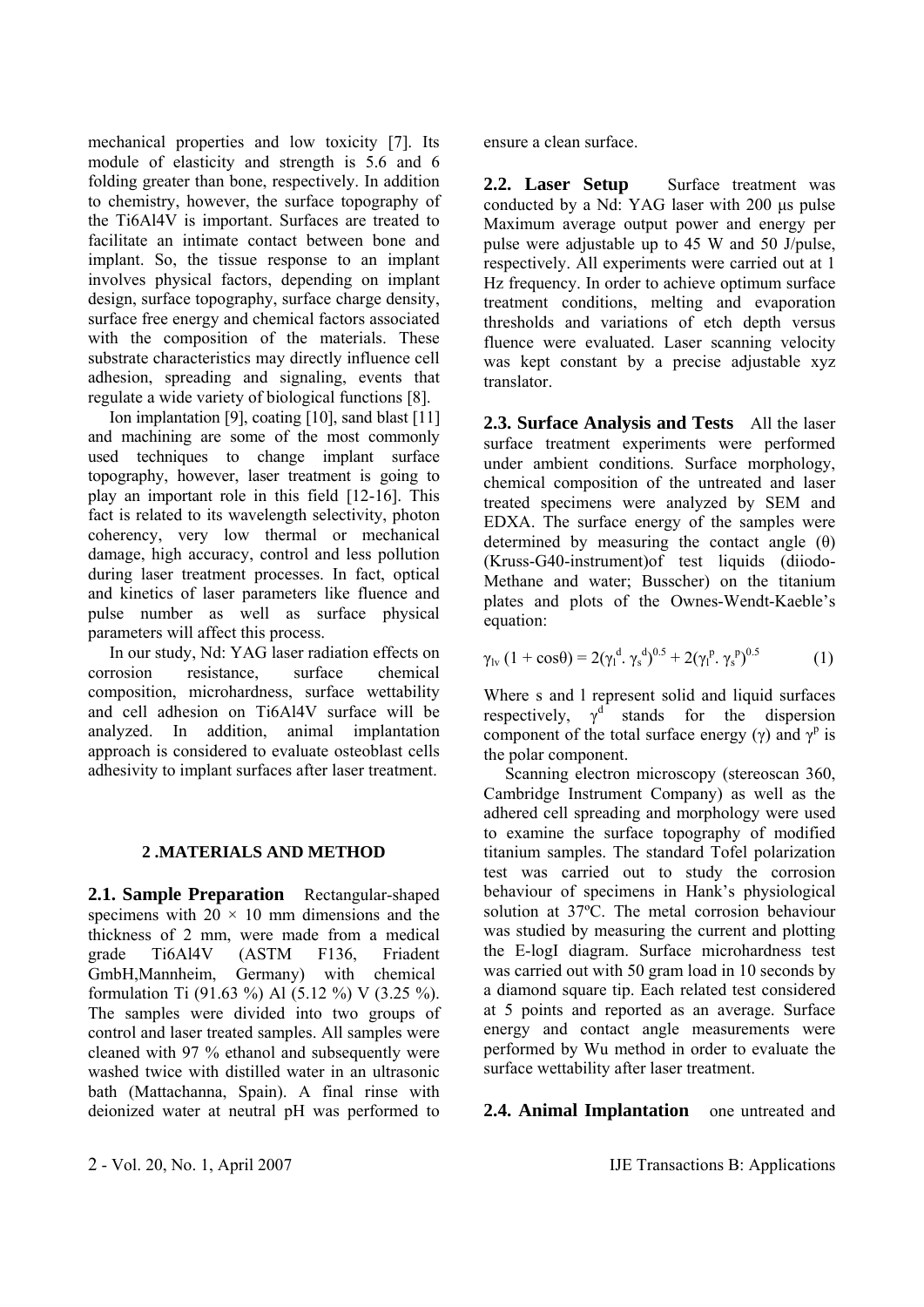two laser treated specimens were implanted in a leg on the upper part of femur bone of an eight month male goat weighing 30 Kg. Specimens were steam sterilized before implantation in an autoclave (Mattachnna, Barcelona-Spain). The steam sterilization was conducted under 132°C, 2 bar and in 45 minutes. All the specimens were labeled by separate codes using an engraver, for further studies. The operation site was shaved and depilated with soft soap and ethanol before surgery, the site was also disinfected with 70 % ethanol and was covered with a sterile blanket. In order to proceed with the implantation, cortex bone was scraped by osteotom (Medeicon<sup>®</sup>, Tuttlingen-Germany) after cutting the limb from one-third end in lateral side and elevating it by a self-retaining retractor. A copious physiological saline solution irrigation was used during implantation to prevent from over heating. To ensure a stable passive fixation of implants during the healing period, they were stabilized by size 4 and 8 titanium wires (Atila ortoped®, Tehran-Iran) without any external compression forces.

 After the operation the animal was protected from infection by proper doses of Penicillin and Gentamicine for a period of eight days. Then it was returned to its ordinary life situation. After six months the animal was killed and the specimens were removed.

**2.5. Cell Analysis** cell growth in the implanted specimens was analyzed by SEM. The cell spreading situation and area was studied by Image J Program software. The number of attached cells was calculated by a coulter counter using enzyme detachment method and Trypsin-EDTA (0.025 V/V) in PBS media. The final amount of attached cell can be studied by plotting cell detachment rate versus time.

2.6. Histopathology Following implantation, the specimens with their surrounding tissues were retrieved and prepared for histological evaluation. The specimens' related tissues were fixed in 4 % formalin solution ( $pH = 7.3$ ), dehydrated in a graded series of ethanol (10 %, 30 %, 50 %, 70 % and 90 %) and embedded in paraffin after decalcification. Then, 10 µm thick slices were prepared per specimens using sawing microtome technique. The slices were stained by methylene blue and basic fuchsin and studied with a light microscope (Zeiss, Gottingen-Germany). The light microscopy assessment consisted of a complete morphological description of the tissue response to the implants with different surface topography. Discriminating cell type was achieved by staining the samples and related cells shape differences. Osteoblasts can be in two states; (a) active, forming bone matrix; (b) resting or bonemaintaining. Those that make collagen, glycoproteins and proteoglycans of bone the matrix and control the deposition of mineral crystals on the fibrils. Osteoblast becomes an osteocyte by forming a matrix around itself and is buried. Lacunae empty of osteocytes indicate dead bone. Osteoclast, a large and multinucleated cell, with a pale acidophilic cytoplasm lies on the surface of bone, often an eaten-out hollow-Howship,s lacuna. Macrophages, are irregularly shaped cells that participate in phagocytosis.

### **3. RESULTS**

Etch depth per pulse variation as a function of laser fluence which is shown in Figure 1 can be calculated from Equation 2.

$$
X = \alpha^{-1} \ln \left( F/F_t \right) \tag{2}
$$

In Equation 1, X is etch depth,  $\alpha$  shows absorption coefficient and  $F_t$  is threshold fluence. Interaction



**Figure 1**. Variation of etch depth as function of fluence.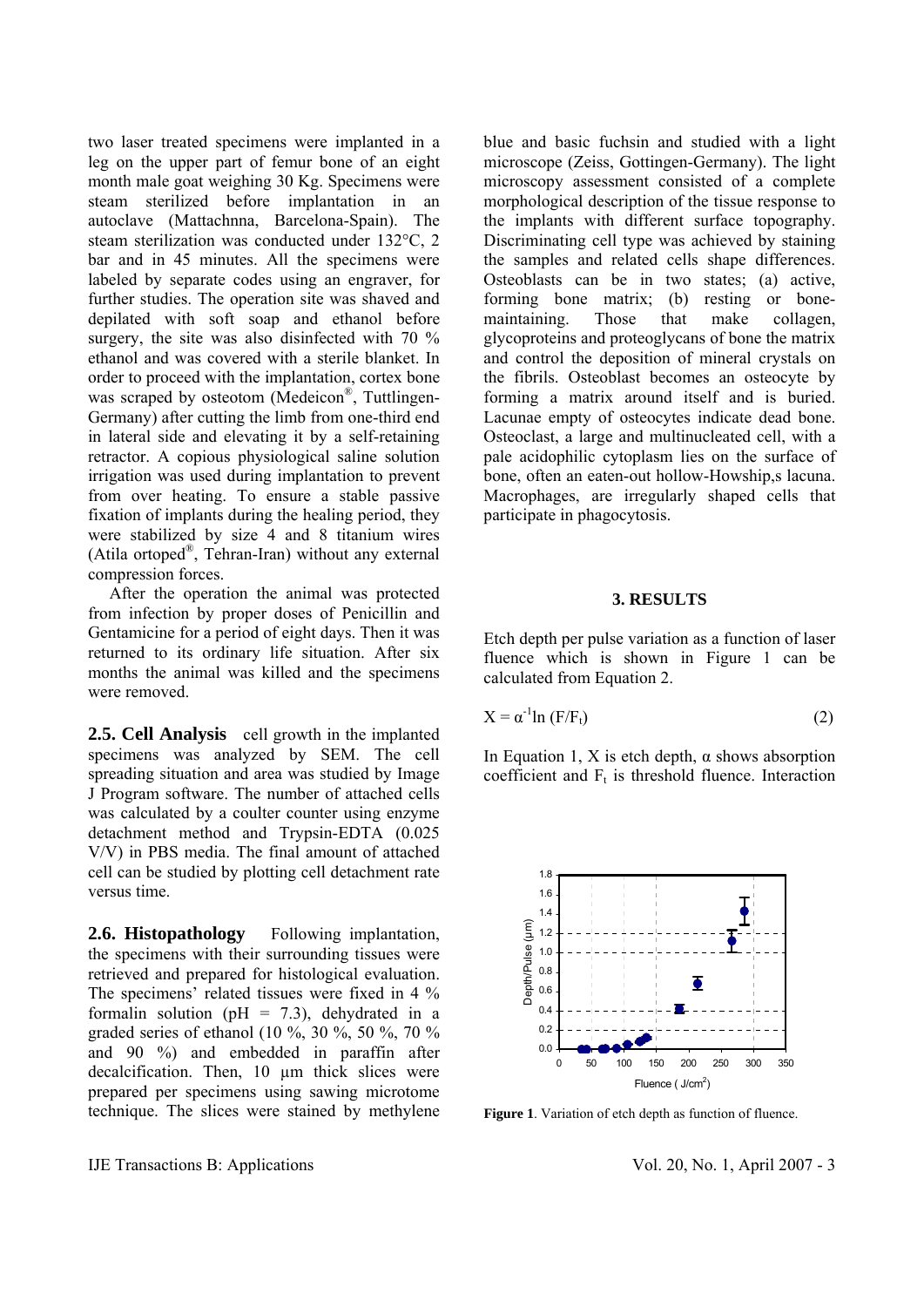of laser radiation with metal surface can be divided into three distinct regions.

Zone I clearly indicates that there is no morphological changes below 72 Jcm<sup>-2</sup> but beyond that where zone II commences, the melting gradually occurs and continues up to 145 Jcm-2. It is however, important to notice from a metallurgical point of view that melting initially begins from possible inclusions due to high temperature rise and gradually joining these molten centers together, hence producing a molten pool as seen in Figure 2. Zone III begins with thermal ablation of Ti6Al4V at  $\geq$  145 Jcm<sup>-2</sup>. However, the





(b)

**Figure 2**. Ti6Al4V surface morphology (a)  $F = 90$  Jcm<sup>-2</sup> (b)  $F = 210$  Jcm<sup>-2</sup>.

plasma formation took place slowly at higher fluences and became stronger as this parameter increased. Some cracks were observed at the laser treated sites. These cracks are probably due to residual mechanical stress originating from the temperature gradient at the end of pulse. Also, other factors like surface composition, solubility degree of alloys and base metal, thermal diffusion and heating/cooling rates may have specific roles in crack formation.

 Relations between surface temperature and laser fluence can be shown as Equation 3 indicating non-adiabatic condition, governing the experiment.

$$
T_f - T_i = (1 - R) F / \{ \rho c (4k\tau_p)^{0.5} \}
$$
 (3)

Where [17]:

- $T_f$ ,  $T_i$  = Final and initial surface temperature (°c).<br>  $R =$  Surface reflection (0.6)
- Surface reflection  $(0.6)$
- C = Specific heat capacity  $(0.52 \text{ Jg}^{-1} \circ \text{c}^{-1})$
- $p =$  Density (4.51 gcm<sup>-3</sup>)
- $k =$  Diffusivity coefficient (0.07 cm<sup>2</sup>s<sup>-1</sup>)

 $\tau_p$  = Pulse width (200 µs)

Figure 3 shows the variation of Ti6Al4V surface temperature as a function of fluence. Considering the melting and vaporization point of Ti6Al4V (1668ºC and 3280ºC, respectively) and the related fluence which can be calculated from Equation 2, the treatment fluence should be chosen between 72 Jcm-2 and 145 Jcm-2. The comparison between two morphologically different areas i.e. laser treated and untreated is shown in Figure 4. As it is observed the inclusions have disappeared and the scratches due to machining and polishing are sealed due to direct laser heating surface. The experimental results from EDXA test are given in Figure 5.

 Maximum reduction of vanadium in the alloy chemical composition seems to occur at 140 Jcm-2 which is thought to be due to element ratio offset caused by different melting temperatures at higher fluences. Thus, it is predicted that a better cell adhesion and growth will occur in the laser treated specimen at above value as surface toxicity is reduced. Surface hardness analysis shows an increase of surface hardness with laser fluence increase. 50 % improvement of surface hardness in  $140 \text{ Jcm}^{-2}$  is clearly observable in comparison with untreated

4 - Vol. 20, No. 1, April 2007 IJE Transactions B: Applications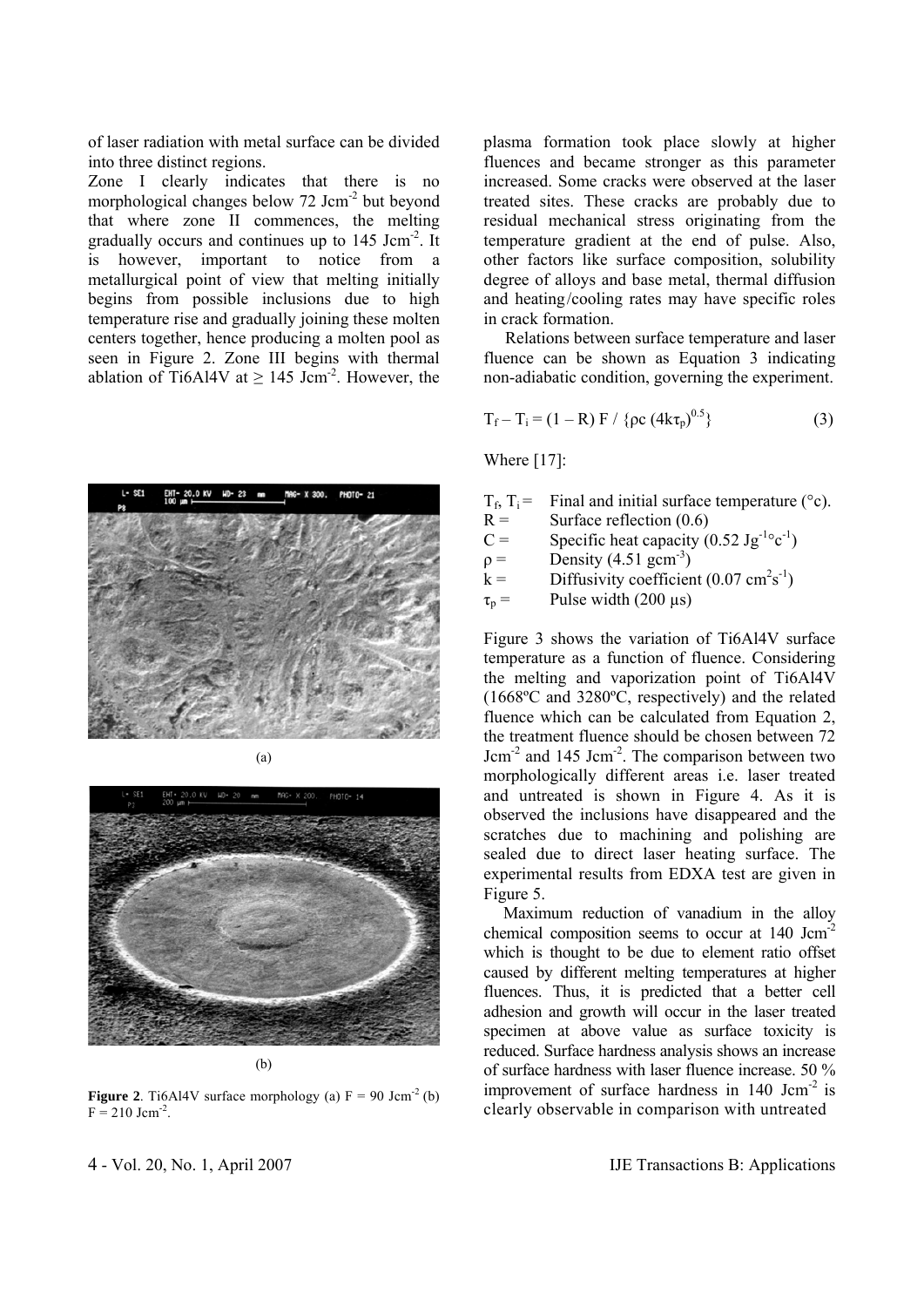

**Figure 3**. Variation of surface temperature with fluence.





(b)

**Figure 4.** Ti6Al4V surface morphology (a) Untreated (b) Laser treated at 140 Jcm<sup>-2</sup>.



**Figure 5**. Changes of vanadium percent at the alloy surface as a function of fluence.



**Figure 6**. Variation of surface hardness versus fluence.

specimen, as it is shown in Figure 6.

 This can be due to the fact that laser radiation has caused a smoother surface. Generally, change in surface hardness shows a microstructure modification in metallic bonds. The experimental results obtained from a corrosion test is given in Figure 7. This figure shows typical Tofel polarization curves for untreated and laser treated Ti6Al4V in Hank's salt balanced physiological solution.

 The comparison of these curves indicates a few important points which are as follows: the corrosion rate for laser treated specimen reduced to 0.46 mpy at 140 Jcm<sup>-2</sup> whose untreated value is 1.77 mpy. Also corrosion potential varied from-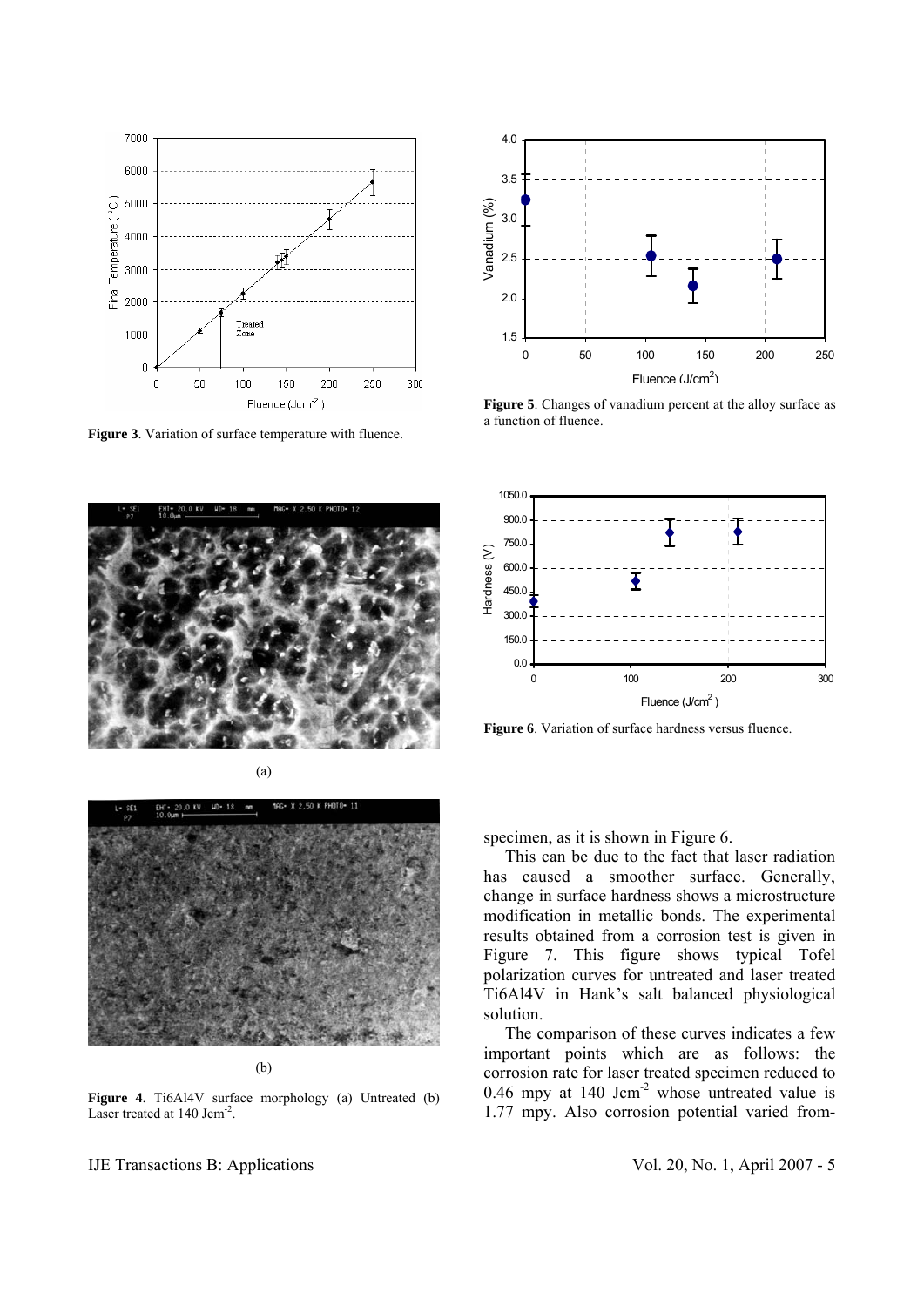

**Figure 7**. Corrosion test (a) Untreated (b) Laser treated at  $140$  Jcm<sup>-2</sup>.

0.51 V to-0.21 V after the treatment process at 140 Jcm-2. This implies that treated specimen release hydrogen easier and act as an electron donor to electrolyte. The corrosion current, also, decreased from 2.54  $\mu$ Acm<sup>-2</sup> to 0.66  $\mu$ Acm<sup>-2</sup> after surface treatment, which means a better corrosion resistance. The passive region is directly affected by laser radiation and changes from 0.85-1.25 V to 0.1-1.25 V in value. Thus a more noble metal is achieved. Increase of corrosion resistance probably means that most inclusions at the surface have been dissolved in the structure due to melting or alternatively, they are covered by molten material. In other words, since Ti has bio inert property, the increase in percentage of Ti distribution over the surface can be another explanation for a better corrosion resistance.

 Change in surface wettability was studied by contact angle measurement for both untreated and laser treated specimens at, 100 Jcm<sup>-2</sup> and 140 Jcm<sup>-2</sup> whose results are shown in Figure 8. A smoother surface was achieved by laser radiation at 140 Jcm<sup>-2</sup> which may affect the degree of wettability. It is, however, important to note that a smoother surface and enhanced oxygen content, which depends on oxide layer thickness, can both help to reduce the contact angle. This is so because the surfaces with higher concentration of oxygen atoms and more incorporation of oxygen-base polar functionalities of surface exhibit higher wettability (i.e. lower contact angle) hence an improvement of biocompatibility, though some believe that, hydrophilicity alone is an inadequate promoter of cell adhesion and retention [18]. As a result, it is emphasized that a better cell adhesion can be obtained for the specimen with apparently higher surface energy, rather than higher surface roughness.

 According to primary melting centers topology, the surface roughness increased slightly at 100 Jcm-2. Thus an increase of contact angle occurs from 70º to 80º indicating a lower degree of



**Figure 8**. Contact angle measurement for different samples.

6 - Vol. 20, No. 1, April 2007 IJE Transactions B: Applications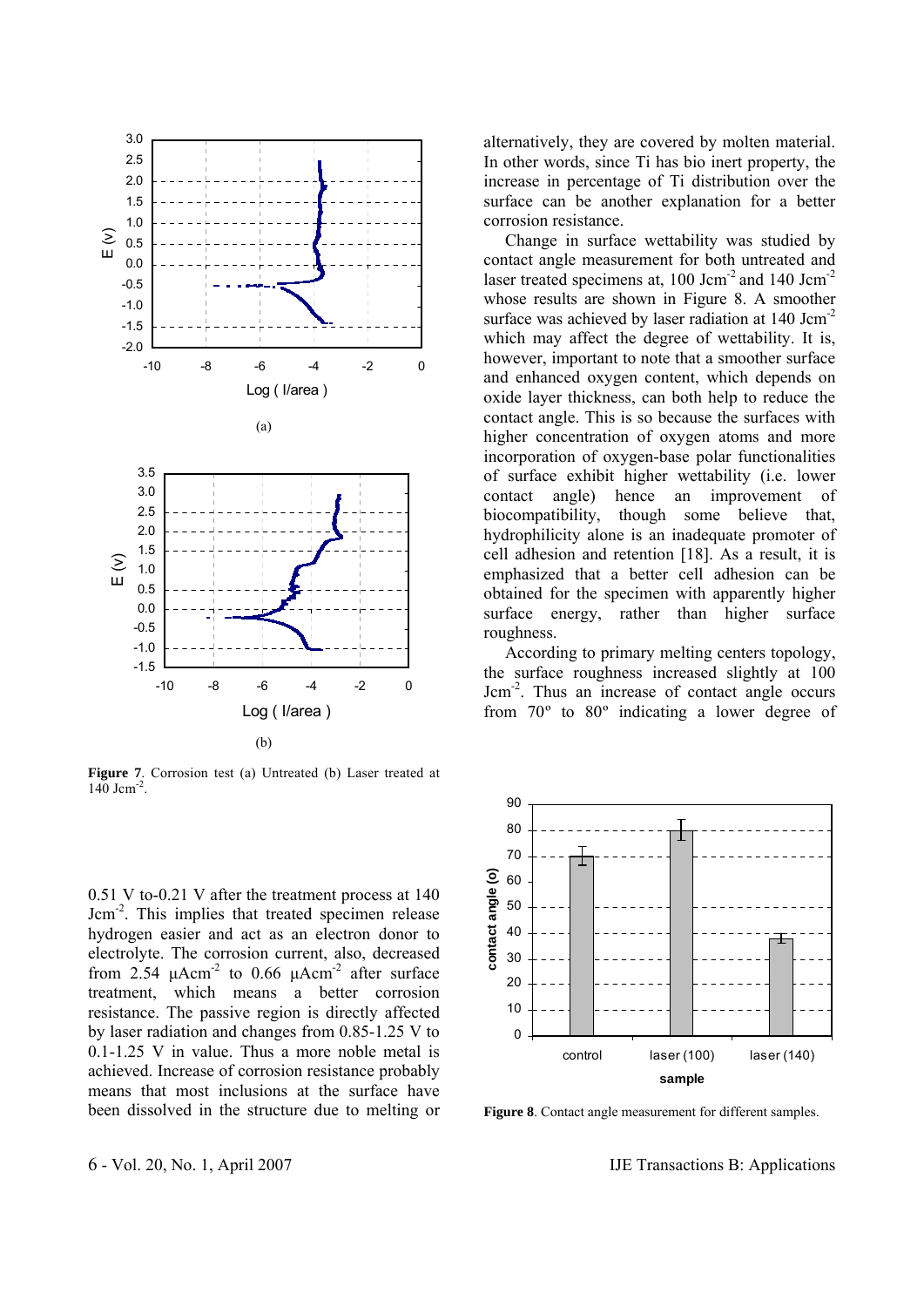**TABLE 1. Bone Cell's Spread Over the Implanted Specimens Surface.** 

| Row | Fluence $(Jcm^{-2})$ | Spread Cell Area $(\mu m^2)$ |
|-----|----------------------|------------------------------|
|     |                      | $316 \pm 10$                 |
|     | 100                  | $352 \pm 6$                  |
|     | 140                  | $488 \pm 8$                  |

wettability. Following the laser treatment at 140 Jcm-2 the contact angle reduced to 37º still giving a more acceptable hydrophilicity. The experimental results of biocompatibility and bone cell growth are given in Table 1. As can be seen bone cell spread over the specimen surface for laser treated or untreated is related to laser fluence. This spreading over the surface was measured by Image J program software (IJP).

 The SEM analysis of attached cells morphology indicates that the density of cell network is directly dependent on the laser beam fluence. The smooth surface at 140 Jcm<sup>-2</sup> not only caused a dense cell network but also resulted in a wider area covered by a single cell spreading. Density of the network originated from monolayer attachments (cellsurface) changes to multilayer (cell-surface and cell-cell). As is seen in Figure 9, no specific directional spread of attached cells was achieved in laser treated specimens.

 Enzyme detachment tests indicated that much more cell attachment  $(1.2 \times 10^5)$  at 140 Jcm<sup>-2</sup> for laser treated specimen compared with  $0.7 \times 10^5$  and  $0.4 \times 10^5$  for laser treated at 100 Jcm<sup>-2</sup> and untreated specimen respectively. Figure 10 shows the number of attached cells to the surface as a function of time.

When the implants were retrieved, no inflammatory reaction was observed inside or around the implants. Mineralized matrix deposition and bone cells were observed on the surface of the implants which are formed during the eight month implantation. Mineralized matrix deposition was found on all sides of the implants and bone formation was characterized by the occurrence of osteocytes embedded in a mineralized matrix.

 Qualitative evaluation of macrophage, osteoblast, osteoclast, polymorpho nuclear leukocytes (PMN), giant cells, fibroblast, lymphosite and healing was carried out during pathology tests (Table 2). The symbols given in Table 2, indicate the presence of cells (+), high  $(++)$ , very high  $(++)$  and lack of cells  $(-)$ respectively.

 No PMN, giant cells and osteoclast were seen in the laser treated sample at 140 Jcm-2. Also tissue healing was better conducted near the mentioned implant rather than all other evaluated specimens. Fibroblast and osteoblast cells were also numerous in qualitative scales for 140Jcm-2 case Figure 11.

## **4. DISCUSSION**

When considering materials for application of orthopaedic implants, it is important to consider a number of factors such as surface hardness, corrosion resistance, biocompatibility and surface wettability. However, since laser surface processing of materials is an area of considerable importance, technological parameters of radiation must be carefully optimized in order to obtain a unique surface structure. It has been found that the key to improving modification efficiency and the quality is not only the laser power dependent but also depends on the spatial and temporal profile of the laser beam. All the phenomena occurring in this area in regard to the interaction of laser beam-material, including energy deposition, melting, evaporation and ablation depend on optical parameters (energy density, pulse duration, pulse number) as well as on physico-chemical and optical properties of material.

 In the present study, laser-material interaction can simply be considered as a non-adiabatic thermal process, since thermal evaporation is the dominant mechanism in the system where surface melting is observed ie. at about 70 Jcm<sup>-2</sup>. So selecting proper energy density for surface treatment, has direct influence on surface hardness,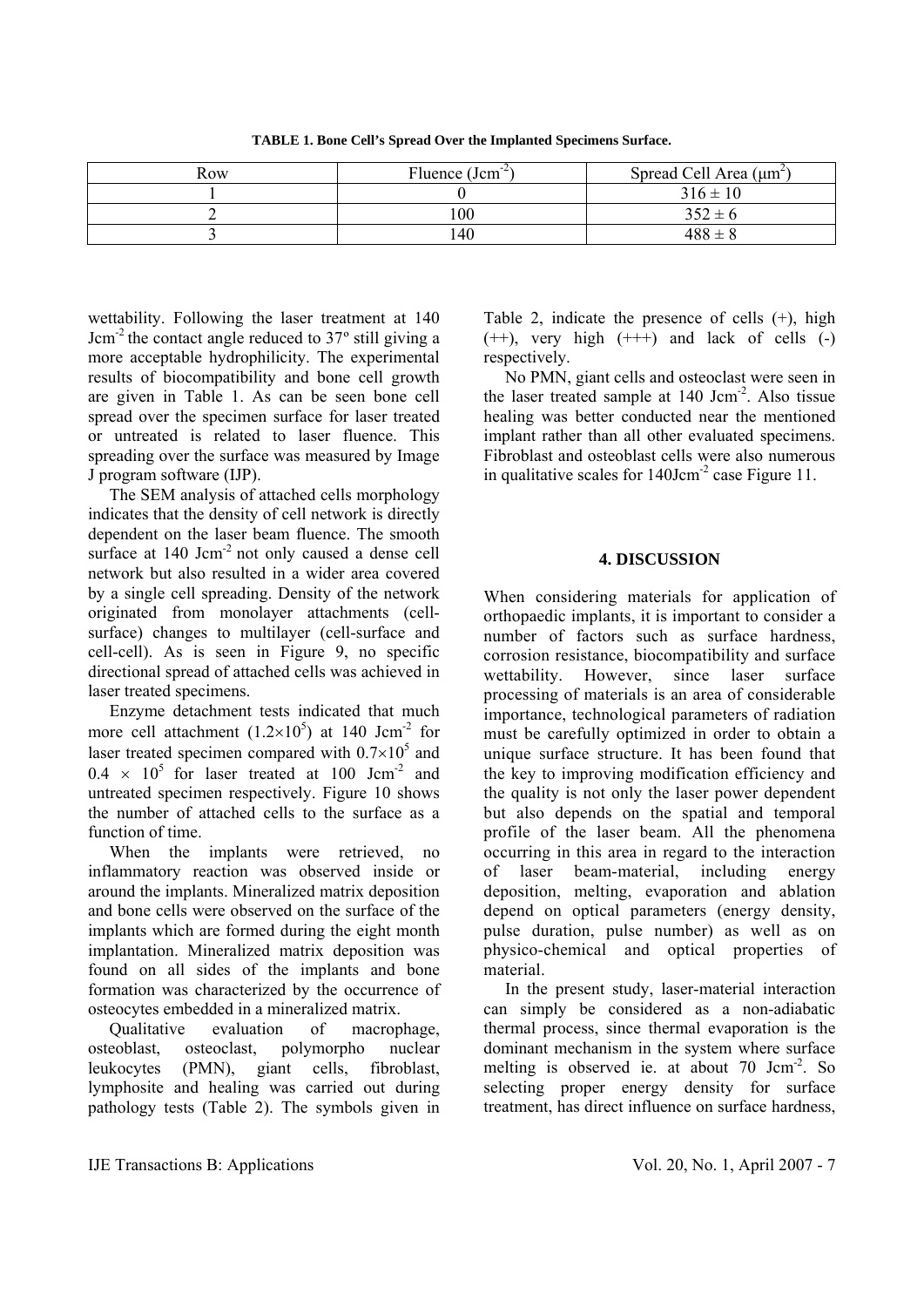



**Figure 10**. Number of attached cells on the surface of sample as a function of time.



**Figure 9**. Scanning electron micrographs of attached cells on the surface for (a) Untreated (b) Treated at  $100 \text{ Jcm}^2$  (c) Treated at 140 Jcm<sup>-2</sup>.

corrosion resistance, surface composition and surface wettability of Ti6Al4V. According to these study results, surface laser treatment at 140 Jcm-2 and 10 pulse brought an acceptable and positive effect on surface property improvement.

 Reduction of Titanium-Vanadium difference, in the total amount of alloy composition is one of the most valuable results of this research. This event causes an increase of cell growth and better cell adhesion to the implanted surface. However, it is worth noting that the lower toxicity due to an increase in Ti-V difference has a great impact on the implant biocompatibility. The present research, showed that the surface laser treatment at 140 Jcm-2 increases the surface hardness by 50 percent compared with untreated surfaces. This implies a better abrasion resistant achievement due to micro structural modifications of metallic bonds. Another important result of this study was an increase of corrosion resistance. The corrosion rate decreased by 74 percent due to surface inclusion removal after laser treatment. As a result of which, extending the passivity region by 60 percent making this alloy much more noble after laser treatment.

 In terms of biocompatibility, there was a decrease of contact angle due to the surface treatment process which can cause more cell adhesion to the surface and subsequently result in better biocompatibility. According to the results, two regions in Figure 1 worth to discus. First, from 0 to 100 Jcm-2 where the measured surface contact angle was increased with the surface roughness due to appearance of surface melting. Secondly, from  $100 \text{ Jcm}^{-2}$  to  $140 \text{ Jcm}^{-2}$  where the contact angle was decreased by about 50 percent when the surface became smoother.

 In addition to surface morphology, the properties of implant materials affect cellular behavior such as wettability. The wettability of the surface plays an important role with respect to protein adsorption, cell attachment and spreading. It is known that surfaces with high surface free energy are to be more adhesive than those with a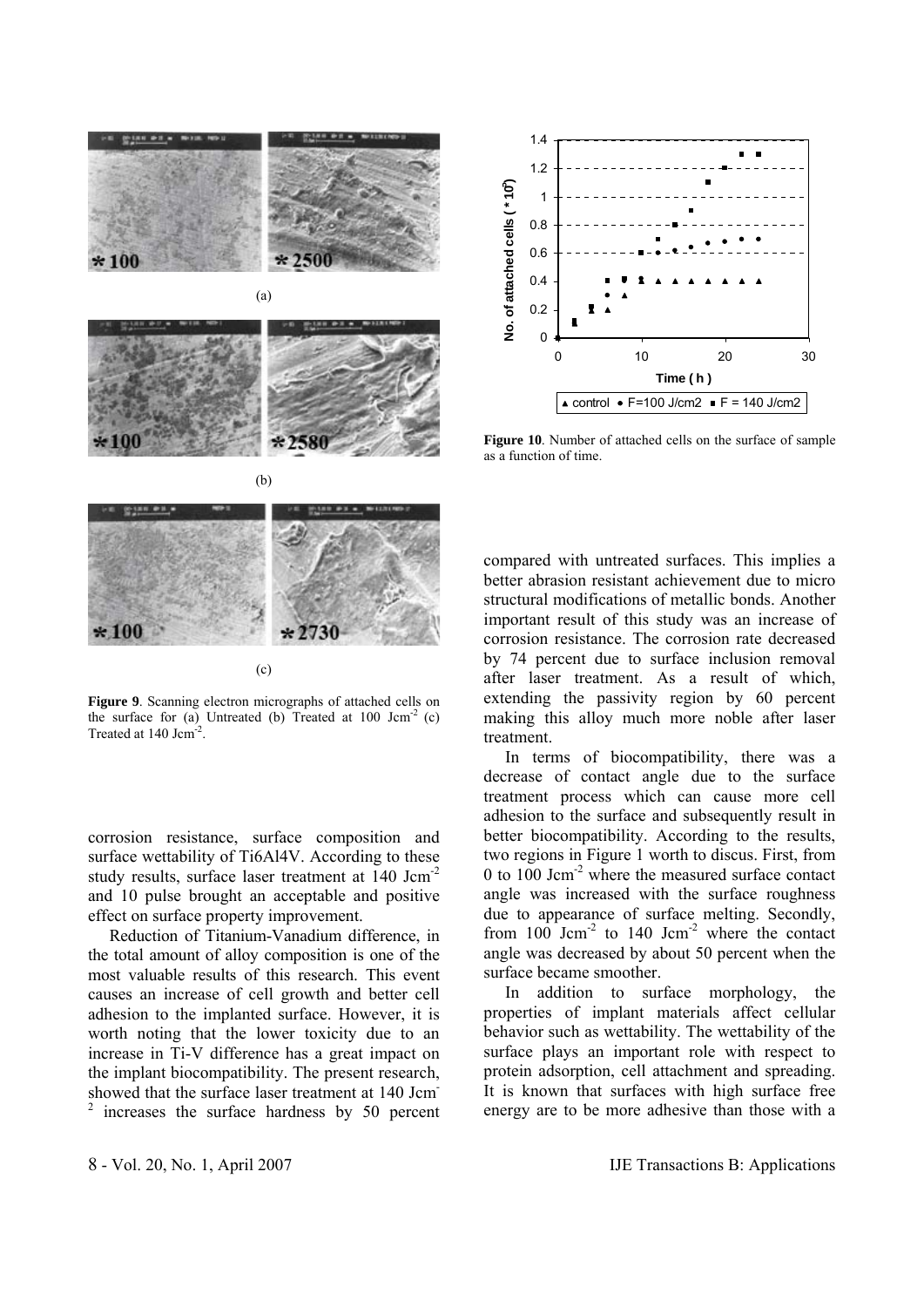| Sample<br>Cell | $100$ Jcm <sup>-2</sup>  | 140 $Jcm^{-2}$               | untreated |
|----------------|--------------------------|------------------------------|-----------|
| Fibroblast     | $+++$                    | $++$                         | $++$      |
| Osteoblast     | $++$                     | $++$                         | $+$       |
| Giant cell     | $\overline{\phantom{a}}$ | $\qquad \qquad \blacksquare$ |           |
| Osteoclast     | $\overline{\phantom{a}}$ | $\qquad \qquad \blacksquare$ | $+$       |
| <b>PMN</b>     | $+$                      | $\overline{\phantom{a}}$     | $+$       |
| Lymphocyte     | $+++$                    | $++$                         | $++$      |
| Macrophage     | $+++$                    | $++$                         | $++$      |
| Healing        | $+$                      | $++$                         | $+$       |

**TABLE 2. Qualitative Evaluation of Histology Results of Bone Tissue Around the Implants with Different Surface Morphology.**

low surface free energy. The surface tension at 140  $Jcm<sup>-2</sup>$  was about 1.5 times greater than the untreated sample. It is also worth noting that all the samples were treated in ambient condition and were steam sterilized which would have a great influence on the surface composition of Ti especially in  $TiO<sub>2</sub>$  formation. It is proved that the samples irradiated by laser during treatment can lead to oxygen diffusion through the molten materials and, thus, oxidation of the titanium [19].

 Bone cell adhesion to surface depends directly on how easy the collagen or non collagen protein (osteocalcine, osteonectin, syalo protein, glycol protein, …) reach the surface as they play an important role on the adhesion process. The focal point in laser treated surfaces at 140 Jcm-2 is approximately 10 nm which is convenient for bone cells to get close to, be activated and attach to the surface in order to form an extra cellular matrix (ECM). In this state, bone cells will spread over the smooth surface much more easily and fluently. It seems, however, that the laser treated surface did not regulate the cell's shape similar to other investigations [20,21]. Due to laser surface treatment at  $140 \text{ Jcm}^{-2}$ , and a smooth surface, the bone cells come close to the surface at the distance of about10 nm. A distance which is called focal distance, in this case about 10 nm is the most convenient value for the cell proteins to be activated and begin attaching to the surface and form the extra cellular matrix. The first important step in surface bone formation is the amount of cells which find the capability to attach the surface. Following the above steps, the other cells in the next layer attach easier to the implanted specimen Therefore, in 140 Jcm<sup>-2</sup> more cell attachment to the surface takes place and hence dense and multilayered adhesion sites are formed.

### **5. CONCLUSION**

It is concluded from preliminary in vivo tests that Nd: YAG laser can induce a desirable surface modification on Ti6Al4V alloy. In order to achieve the best experimental results, the irradiation process must be optimized in terms of optical parameters. The SEM, corrosion test, EDXA, contact angle measurement together with the in vivo experiment confirm that a noble and biocompatible Ti alloy with better physio-chemical properties can be obtained under suitable physical conditions. Finally, we believe that more investigations are needed to further clarify the fundamentals of cell adhesivity on smooth surfaces and cell attachment onto rough surfaces.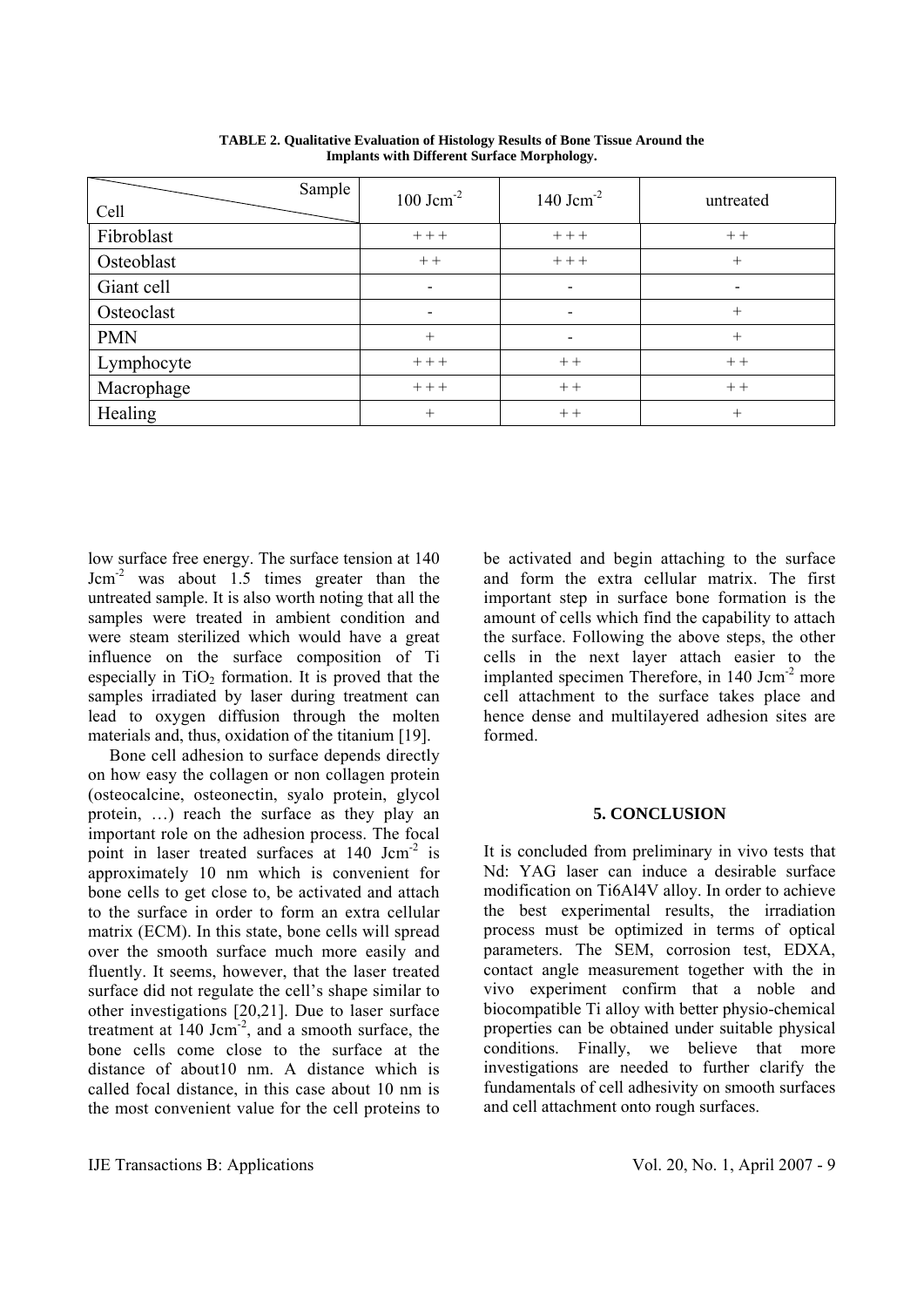

(a)







(c)

**Figure 11**. Light microscopy evaluation of bone tissue for: (a) Laser treated at 140 Jcm<sup>-2</sup>, (b) 100 Jcm<sup>-2</sup> Untreated.

### **6. REFRENCES**

- 1. Adell, R., Lekholm, U. and Rokler, B., "A 15-Year Study of Osseointegrated Implants in the Treatment of the Edentulous Jaw", *Int. J. oral Surg*., Vol. 10, No. 6, (1981), 387-416.
- 2. Long, M. and Rock, H. J., "Titanium Alloys in Total Joint Replacement, A Material Science Prespective (Review)", *Biomaterials*, Vol. 19, (1999), 1621-1639.
- 3. Rondelli, G. and Vicenti, B., "Localized corrosion Behaviour in Simulated Human Body Fluids of Commercial Ni-Ti Orthodentic Wire", *Biomaterioals*, Vol. 20, (2001), 785-792.
- 4. Feng, B., Weng, J., Yang, B. C., Qu, S. X. and Zhang, X. D., "Characteristic of Surface Oxide Films on Titanium and Adhesion of Osteoblast", *Biomaterials*, Vol. 24, (2003), 4643-4670.
- 5. Satsangi, A., Satsangi, N. and Glover, R., "Osteoblast Response to Phospholipid Modified Titanium Surface", *Biomaterials*, Vol. 24, (2004), 4585-4589.
- 6. Ronald, H. J., Lyngstadas, S. P. and Ellingsen, J. E., "Analysis the Optimal Value for Titanium Implant Roughness in Bone Attachment Using a Tensile Test", *Biomaterials*, Vol. 24, (2003), 4559-4564.
- 7. Anselme, K., Bigerelle, M. And Iost, A., "Effect of Grooved Titanium Sabstrum on Human Osteoblastic Cell Growth", *J. Biomed. Mater. Res*., Vol. 60, (2002), 529-540.
- 8. Links, J., Boyan, B. and Blanchard, C., "Response Of MG63 Osteoblast-Like Cells to Titanium and Titanium Alloys Depends on Surface Roughness and Composition", *Biomaterials,* Vol. 19, (2002), 2219- 2232
- 9. Beraceras, I., Alava, I., Onate, J. I. and Maezto, M. A., "Improved Osseointegration in Ion Implantation-Treated Dental Implants", *Surf. Coat. Tech*., Vol. 158, (2002), 28-36.
- 10. Tian, Y. S., Chen, C. Z., Yue, T. M. and Wang, Z. L., "Study on Microstructures and Mechanical Properties of in-Situ Formed Multiphase Coating by Laser Cladding of Titanium Alloy with Silicon and Graphite Powder", *China. J. Laser*, Vol. 31, (2004), 1-12.
- 11. Khor, K. A., Vreeling, A., Dong, Z. L. and Cheang, P., "Laser Treatment of Plasma Sprayed HA Coatings", *Mater. Sci. Eng*., Vol. 266, No. A, (1999), 1-8.
- 12. Tritca, M. S., Tarasenko, V., Gakovic, B. and Fedenev, A., "Surface Modification of Tin Coating by Pulsed the CO2 and Xecl Lasers", *Appl. Sur. Sci.*, Vol. 252, (2005), 474-482.
- 13. Hollander, D., Walter, M., Wirtz, T., Paar, O. and Eril, H., "Structural Mechanical and *in vitro*  Characterization of Individually Structured Ti6Al4V Produced by Direct Laser Forming", *Biomaterials*, Vol. 27, (2005), 955-963.
- 14. Peyer, P., Scherpereel, X., Berthe, L., Carboni, C., Fabbro, R. and Lemaitre, C., "Surface Modification Induced in 316L Steel by Laser Peening and Shot-Peening: Influence of Pitting Corrosion", *Mat. Sci. Eng*., Vol. 280, (2000), 294-302.
- 15. Tritca, S., Gakovic, M., Nenadovic, M. and Mitrovic, M., "Surface Modification of Stainless Steel by Tea Co<sub>2</sub>